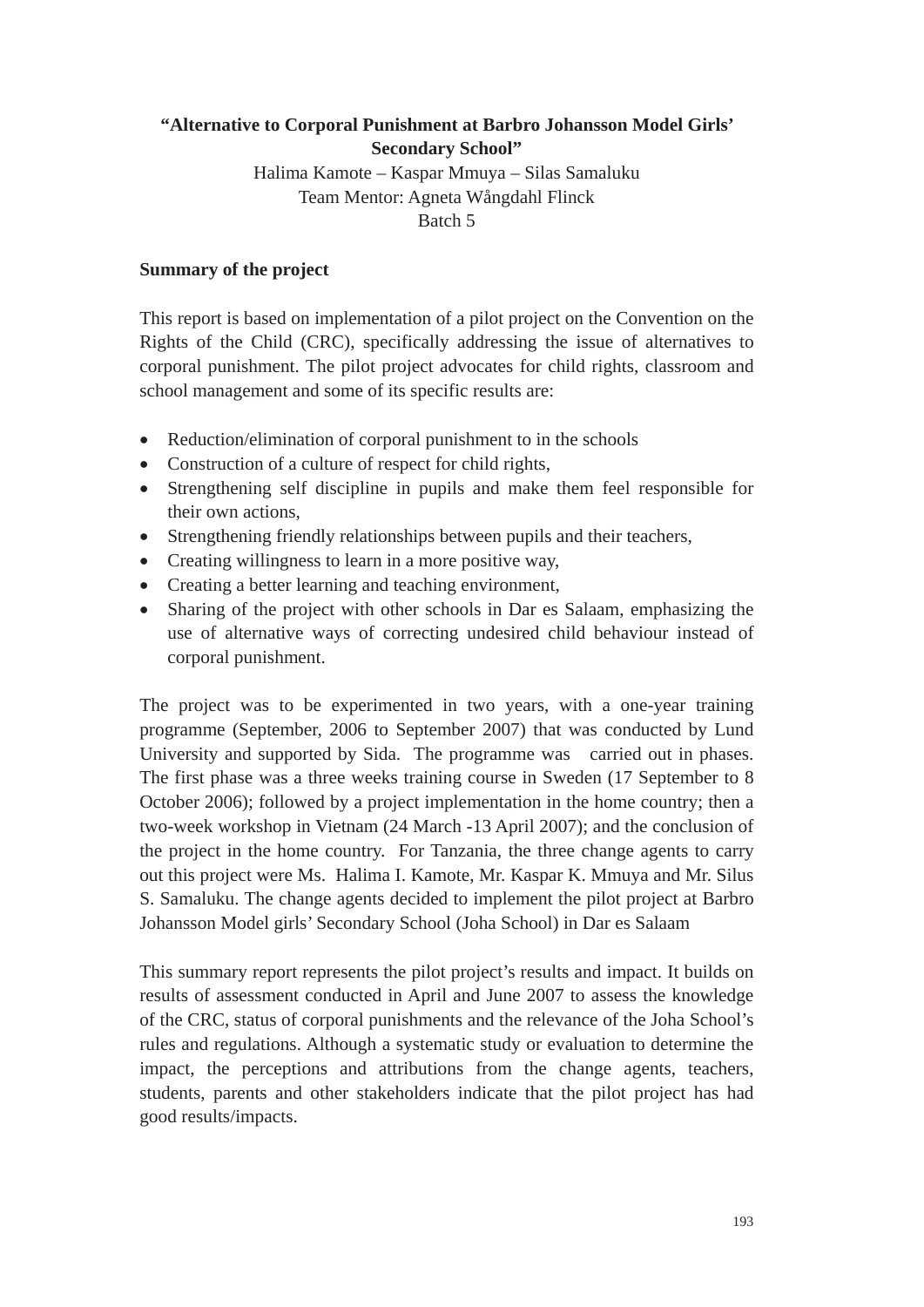#### **Impact on the personal and professional levels**

The project was based on the UN Convention on the Rights of the Child. The Convention provides a global consensus on societal values for all children and a guide for our behaviour when dealing with them. It promotes universal principles, such as the need to disseminate Child Rights; to help children understand their responsibilities and to offer them a framework for appropriate teaching and learning. The change agents from Tanzania gave testimonies that these issues became clear during the training courses.

The following are quotes from the change agents on the impact of the training courses.

"This training programme was an eye opener to the basic concepts of child rights. It gave me opportunity to have clear understanding of the rights of the child as addressed in the UN Convention of the Rights of the Child of 1989. The training course also paved way for implementation of some of the child rights" also "My capacity as a manager or the leader of the school has been broadened through the leadership session that we have had…I believe I have added more attributes on my leadership skills through this programme, which has an impact on my school performance." Ms. Halima B. Kamote, (Headmistress, Barbro Johansson Model Girls' Secondary School, Dar es Salaam)

"I am very happy to share with you my personal and professional impacts which I have got from this training. After sharing the CRC knowledge with my fellow teachers, at first they rejected and commented that it is not applicable at our working place because sparing the rod you spoil the child. After a continuous discussion with my headmaster and Kibaha Managing Director we agreed to respect the rights of our students by involving them in decision making and abandon the use of sticks to students, and we have managed to create friendly environment between students and teachers for effective learning by having regular meetings with them and the students have CRC club. " Kaspar Mmuya, (Science Education Officer, Kibaha Boys' Secondary School, Coast Region)

"The experience I got through a one year course on CRC, School and classroom Management…. All these activities and participation made a big contribution in my understanding of child rights issues as well as changing my attitude on the way I look at children now. I can now share more freely with colleagues in my office, at family level and wider community on any issue related to child rights" Silas Samaluku (Regional Education Academic Officer, Dar es Salaam Region)

Although there were several challenges to the implementation of the project, including the lack of resources, reluctance from individual teachers and an overload of work; the project became successful and it produced positive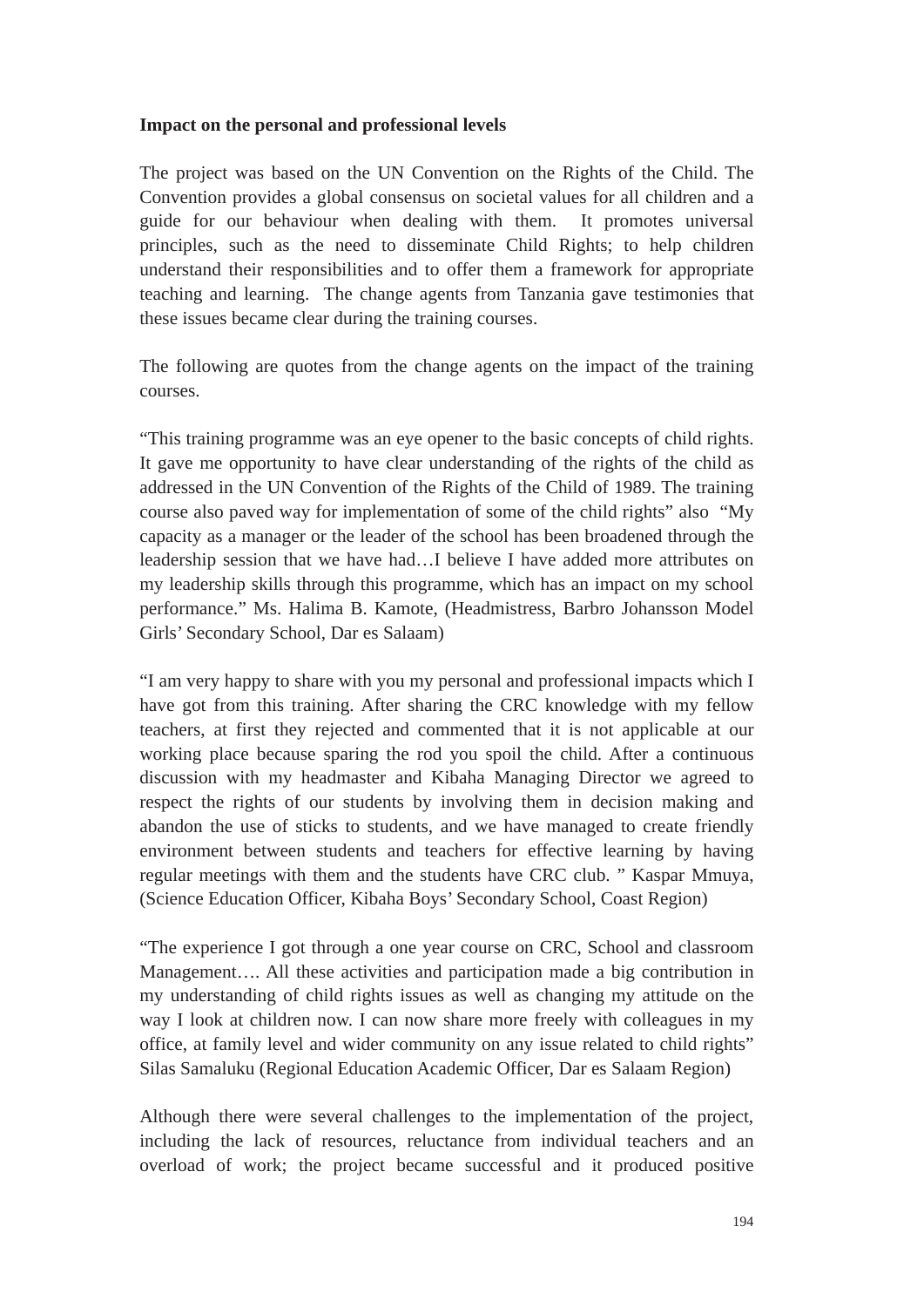outcomes. Ms Halima Kamote summed it in the following quote:

" As a person I always felt deep in my heart that children should be loved, respected, listened to and be provided with their basic and practical needs. Being a Head and a manager of girls' secondary School in Tanzania, I stood at this belief and principally took initiatives of implementing some child rights such as giving the students a freedom of speech, banning caning at school, involving students in some decision making etc. However, the issues of implementing child rights effectively have always been a challenge at professional level taking into consideration the community that we live in where most of the people including my fellow teachers don't believe in some of the rights of the child leading to violation of these rights."

## **Impact on the organizational level**

A CRC pilot project on alternatives to corporal punishment was set up at Barbro Johansson model girls' Secondary School, its aim was the advocacy and promotion of a school and classroom environment based on mutual respect. Pupils need an environment where they can feel safe and are encourage to developing their abilities; this will strengthen their self-discipline and it will influence learners to realise and/or reach out their maximum academic and social potentials.

After a year and five months, the pilot project at Joha School to advocate child rights, classroom and school management, has associated itself with a number of positive results. The project has been substantially embraced and incorporated throughout the school. Improvement in pupils' social behaviour and cognitive domains are attributed to the project.

An assessment of the Joha school was conducted; strategies on the project implementation were developed; questionnaires to collect information from the main stakeholders, i.e. students, parents and teachers were carried out; seminars and workshops were implemented; and inter and intra school debates and discussions were conducted, creating more awareness and understanding on child rights issues. The participation of parents in the assessment of the school rules and regulations was a milestone in making them feel part of the process. In addition, the results of the study were shared with the parents, giving them a sense of ownership of the project and gaining their support. The impact of all activities may be summed up as follows:

- x Elimination of corporal punishment at JOHA Girls' School and its reduction at Kibaha Boys Secondary School.
- Students at Joha Girls School are self-regulated in both learning and social situations, and treat other students, teachers and staff with great respect.